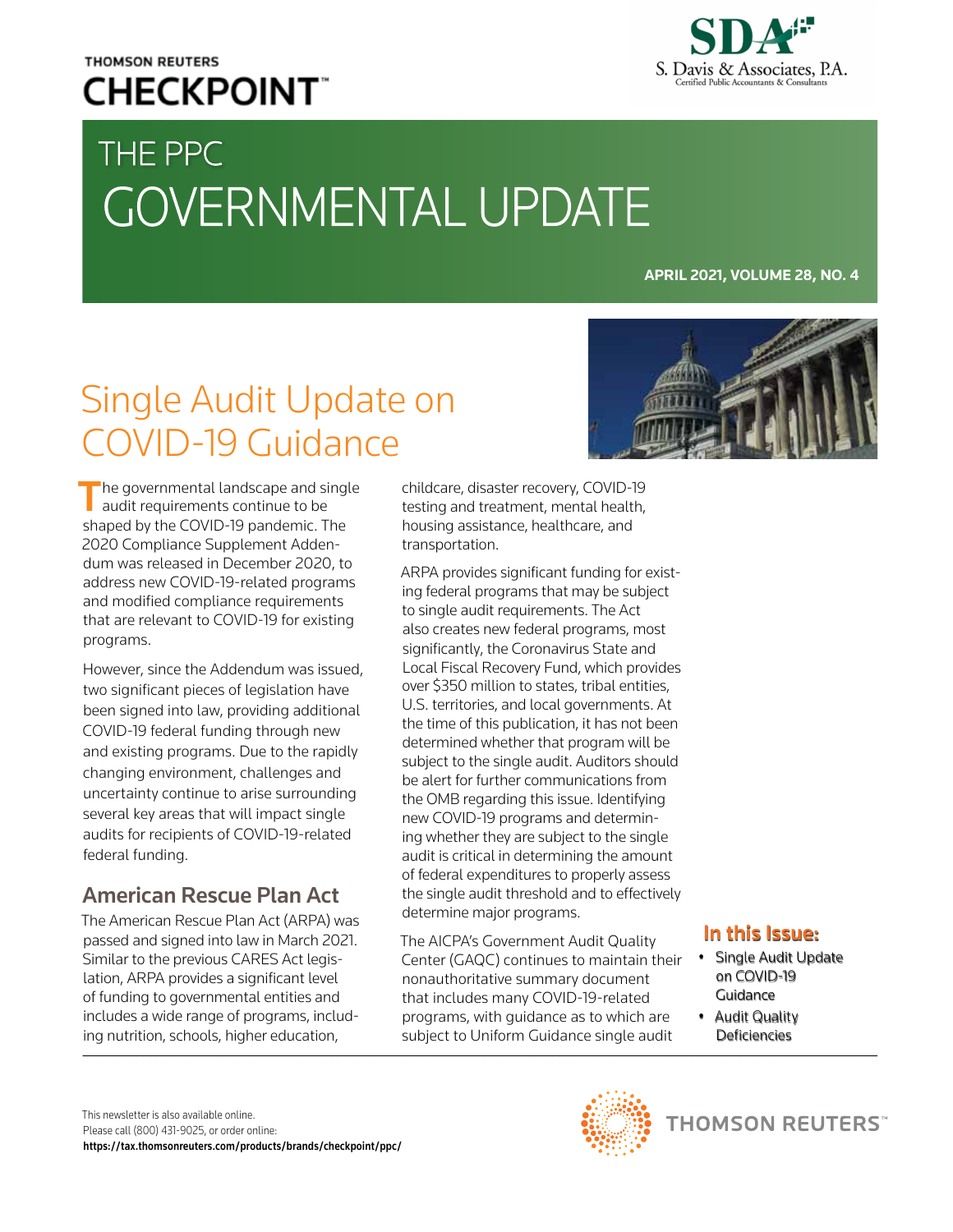requirements. The summary also includes links directly to the awarding agency websites and information to support the conclusion as to whether the award is subject to single audit for each program, as well as to other relevant information.

#### Practical Consideration:

The GAQC summary document, which will continue to be updated as additional information becomes available, can be found at www.aicpa.org/content/dam/aicpa/ interestareas/governmentalauditquality/ resources/singleaudit/ uniformguidanceforfederalrewards/ downloadabledocuments/gaqc-summary-of[applicability-for-new-coronavirus-related-fed](https://www.aicpa.org/content/dam/aicpa/interestareas/governmentalauditquality/resources/singleaudit/uniformguidanceforfederalrewards/downloadabledocuments/gaqc-summary-of-applicability-for-new-coronavirus-related-fed-programs-20200616.pdf)programs-20200616.pdf. Auditors should refer to the date at the top of the summary to be sure it is the most recent version.

## Single Audit Reporting Package **Extension**

On March 29, 2021, the OMB released Memorandum 21-20, *Promoting Public Trust in the Federal Government through Effective Implementation of the American Rescue Plan Act and Stewardship of the Taxpayer Resources*, which directs federal agencies to provide a blanket six-month extension for single audit reporting to the Federal Audit Clearinghouse. The extension applies to all recipients and subrecipients that have fiscal year ends through June 30, 2021, that have not yet submitted their single audits. No approval is needed to use the extension; however, the reason for the delayed submission should be documented. Unlike the previous single audit reporting package extensions in response to COVID-19, there is no specification from the OMB that the new six-month extension only apply to recipients of COVID-19-related funding; instead, it applies to all entities that meet the single audit requirements.

### Practical Consideration:

Entities that take advantage of the six-month extension will still qualify as a low-risk auditee under the criteria of 2 CFR section 200.520(a).

## HEERF II Guidance

The Higher Education Emergency Relief Fund (HEERF) grant program, which was established as part of the Education Stabilization Fund (ESF), by the CARES Act in March 2020, received a second round of funding as part of the Coronavirus Response and Relief

Supplemental Appropriations Act, 2021, (HEERF II) in December 2020. Under previous guidance, only expenditures incurred after December 27, 2020, were eligible to be recovered with HEERF II funds. However, on March 19, 2021, the Department of Education released an updated guidance document to grant flexibility to recipients to allow them to charge to HEERF II costs and lost revenue dating as far back as March 13, 2020, which was the date that the national emergency related to COVID-19 was declared. The Department of Education simultaneously issued a comprehensive FAQ document on how institutions of higher education with HEERF II funding are to calculate lost revenues for HEERF eligibility, along with illustrative examples.

In addition to the guidance issued on the eligible start date to incur HEERF expenditures and the calculation of lost revenue, the Department of Education also clarified in a letter to HEERF grantees that ESF has not been designated as an automatic high-risk program for single audit major program determination. Instead, auditors should treat ESF as a new program that has not previously been audited.

#### Practical Consideration:

The HEERF II guidance documents, along with background information and latest news, are available on the Department of Education HEERF II Guidance website at www2.ed.gov/about/ [offices/list/ope/crrsaa.html](https://www2.ed.gov/about/offices/list/ope/crrsaa.html). Direct links to the documents mentioned in this article are as follows:

- Updated quidance document: www2.ed.gov/ [about/offices/list/ope/g5updateletter31921.](https://www2.ed.gov/about/offices/list/ope/g5updateletter31921.pdf) pdf
- FAQ document on lost revenues: www2.ed.gov/ [about/offices/list/ope/heerflostrevenuefaqs.](https://www2.ed.gov/about/offices/list/ope/heerflostrevenuefaqs.pdf) pdf
- Letter to HEERF grantees on audit requirements: [www2.ed.gov/about/offices/](https://www2.ed.gov/about/offices/list/ope/heerfauditletter.pdf) list/ope/heerfauditletter.pdf

## Provider Relief Fund

The 2020 Compliance Supplement Addendum indicated that healthcare entities who received and expended (or replaced lost revenue) with the U.S. Department of Health and Human Services (HHS) Provider Relief Fund (PRF) (CFDA/Assistance Listing No. 93.498) will *not* include those amounts on the SEFA prior to December 31, 2020, year ends. The reason for this unusual and inconsistent treatment is so that SEFA reporting will link to calendar year reporting for HHS. For entities with years ending December 31, 2020, and later, PRF expenditures, including lost revenue, will be reported on the SEFA.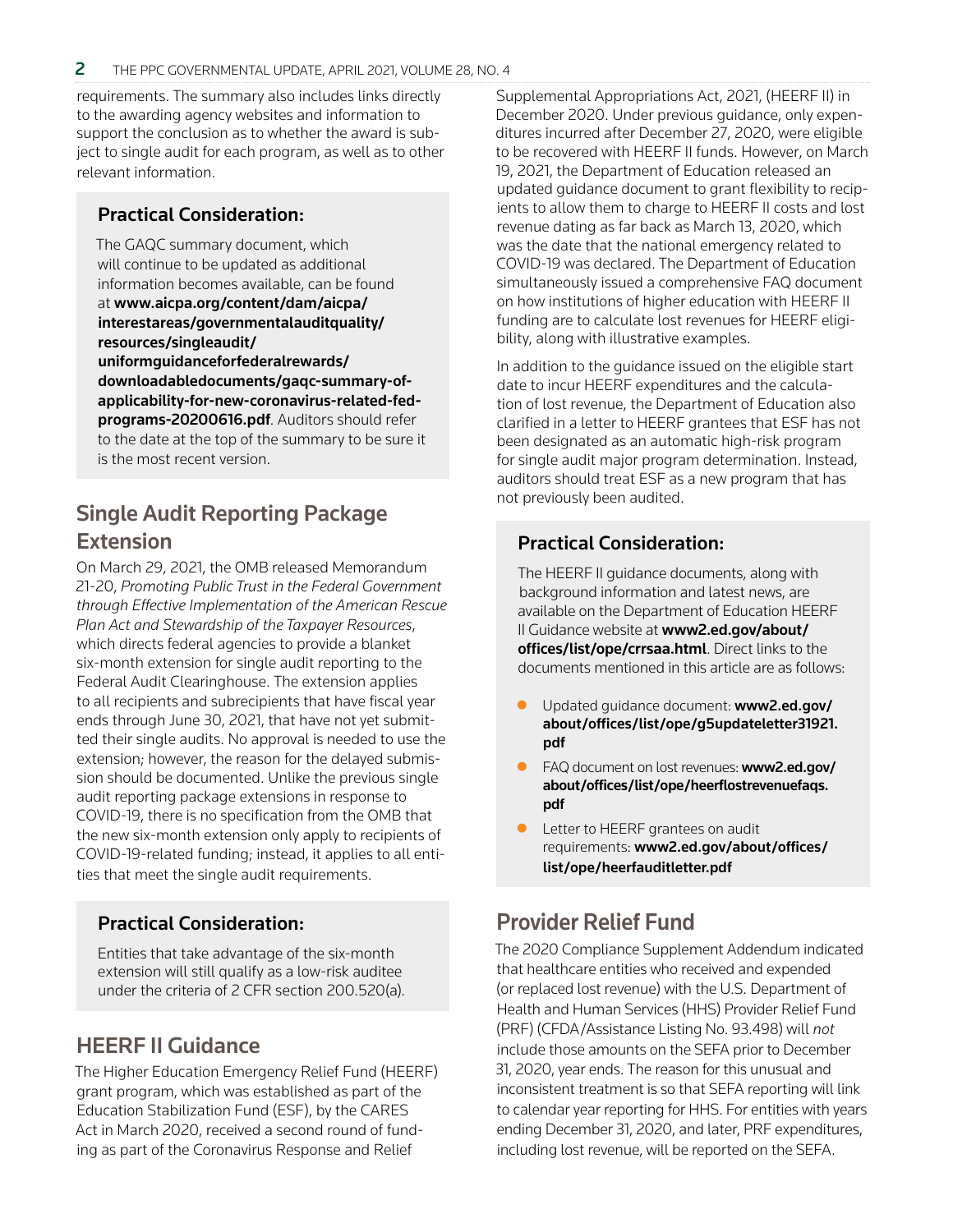However, at the time of this publication, HHS has not opened its PRF Reporting Portal for anything other than recipient registration, meaning that auditors are unable to test HHS reporting, as required by the 2020 Compliance Supplement Addendum. Therefore, recipients of PRF funding with years ending on or after December 31, 2020, are not able to complete their single audits at this time. Auditors should continue to monitor communications from HHS at www.hhs.gov/coronavirus/ [cares-act-provider-relief-fund/reporting-auditing/](https://www.hhs.gov/coronavirus/cares-act-provider-relief-fund/reporting-auditing/index.html) index.html.

#### Practical Consideration:

HHS continues to update their FAQ document on PRF. That document can be accessed at www. [hhs.gov/sites/default/files/provider-relief](https://www.hhs.gov/sites/default/files/provider-relief-fund-general-distribution-faqs.pdf)fund-general-distribution-faqs.pdf.

### SEFA Scenarios Practice Aid

The GAQC has released a nonauthoritative practice aid to assist recipients and auditors determine the appropriate presentation of federal expenditures on an accrual-basis SEFA, due to the complexities of reporting many of the new COVID-19-related federal award programs. The practice aid addresses both the amount of award and the timing of when awards should appear on the SEFA (excluding PRF funding) and can be accessed on the AICPA's website at www.aicpa.org/content/dam/ aicpa/interestareas/governmentalauditquality/ resources/singleaudit/downloadabledocuments/ [aicpa-gaqc-nonauthoritative-covid-19-scenarios.pdf](https://www.aicpa.org/content/dam/aicpa/interestareas/governmentalauditquality/resources/singleaudit/downloadabledocuments/aicpa-gaqc-nonauthoritative-covid-19-scenarios.pdf).

• • •

Audit Quality Deficiencies

The AICPA Professional Ethics Division conducts<br>technical reviews of engagements that are subjects of investigations. The Division published a report, as of December 31, 2019, highlighting quality issues in technical reviews performed over the prior two years. Of their 569 investigations, 140 involved government, not-for-profit, and single audit engagements.

The AICPA intends for practitioners to use this report to identify areas of potential risk in their practices, better understand and comply with the AICPA *Code of Professional Conduct*, and avoid potential ethics violations.

This article covers many common issues that auditors should be aware of as they transition into the primary audit season for governmental entities.

#### Audit Deficiencies

*Evidence and documentation.* Deficiencies in obtaining sufficient appropriate audit evidence and documentation were the most frequent audit quality issues across all engagements.

*Failure to exercise due professional care.* Inconsistencies between the financial statements and notes was the most common example of this failure.

*Inadequately documenting independence required by* Government Auditing Standards. Auditors frequently failed to document their evaluation of management's ability to oversee nonaudit services performed, including designating an employee with suitable skills, knowledge, or experience.

*Single audit:*

- Major programs not accurately identified due to improper classification as a low-risk auditee.
- $\bullet$  Failure to test, or document the testing of, the operating effectiveness of internal controls over compliance and the testing of compliance for all compliance requirements subject to audit that are direct and material to the major program.
- $\bullet$  Inadequate evaluation of the risk of material noncompliance and failure to document how risk assessment of material noncompliance was applied to the audit procedures performed.
- Regarding sampling:
	- **o** Sample methodology not documented.
	- **O** Sample size not appropriate based on the risk assessment of material noncompliance.
	- **O** Sample selected from an inappropriate population.

#### *Other audit deficiencies:*

- Failure to undergo a peer review required by the AICPA, state CPA society, state board, or *Government Auditing Standards*.
- Lack of competence to complete the audit under professional standards.
- Noncompliance with CPE requirements outlined in *Government Auditing Standards*.

### Reporting, Presentation, and Disclosure Deficiencies

Deficiencies included the following:

Auditor's reports were not in accordance with professional standards, including requirements relating